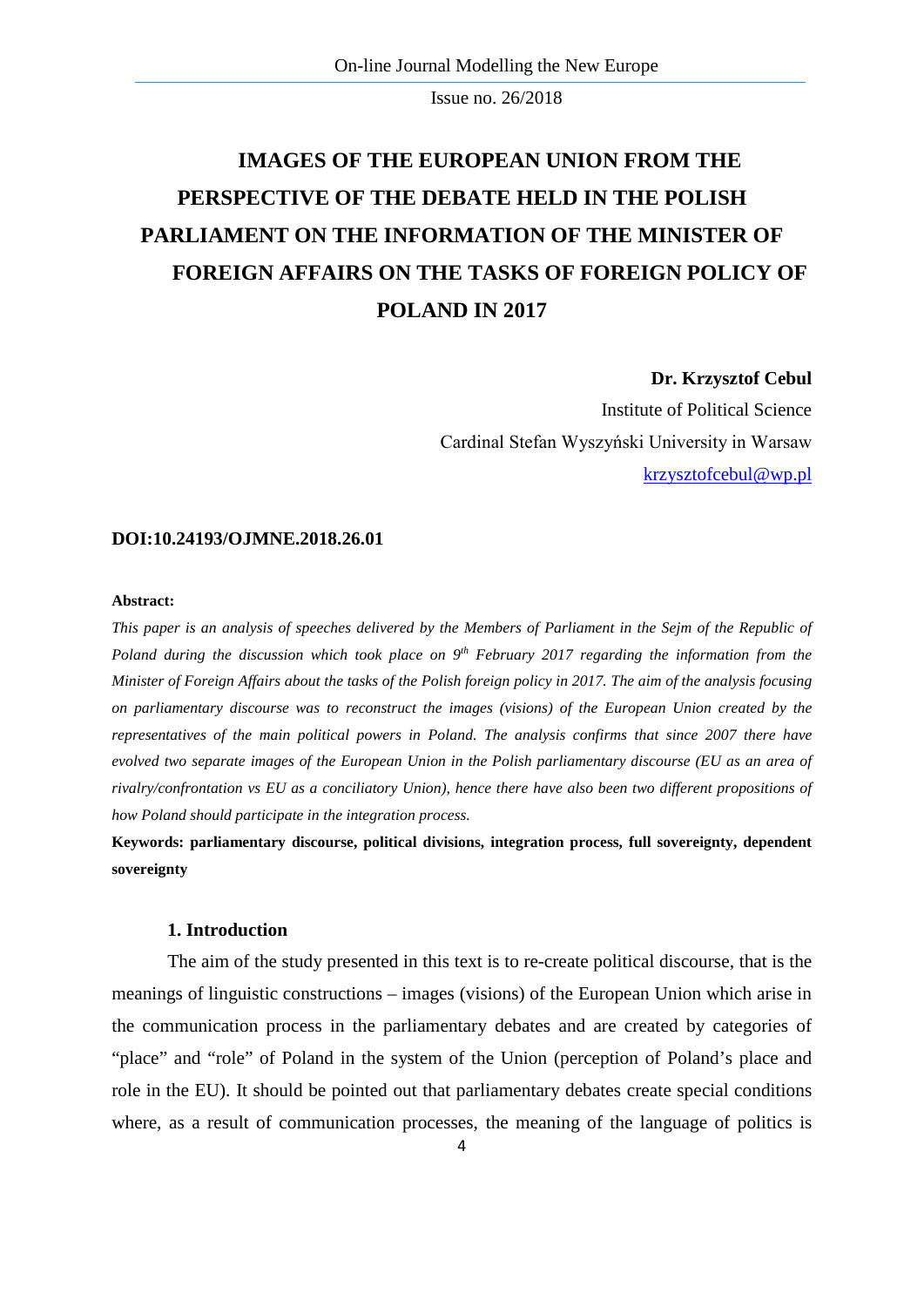confronted and negotiated. Hence, it should be assumed that the study of a large amount of expanded utterances in a chronological system which are formed in similar conditions will help establish the structure (shapes) of these creations, the scopes of convergence and divergence between particular political stands as well as their determinants.

Such formulation of the aim determines the necessity to fulfil three tasks: 1) to specify the methodological assumptions of discourse analysis; 2) to reconstruct the internal and external discourse context – the context opening the possibility to make interpretation; 3) to establish, as part of the debate under analysis, the categories of meanings that organise discourse and to separate and put in order the stands by establishing the convergence and divergence of the formulated evaluations.

### **2. The discursive dimension of political reality**

For the purpose of this paper, it is assumed that political discourse means the politicians' speeches which they deliver while fulfilling their roles in political institutions that is the speeches of persons belonging to the elites of power, the speeches which are related to their political roles and functions (Czyżewski at al., 2010, pp. 22-23).

The material scope of this paper is outlined by two categories of reference: the "place" and "role". They encompass the specific tension which exists between the thesis that countries have the power to independently act in the international area and the thesis that, in fact, their capabilities are determined by the structure of the international system (Czaputowicz, 2008, pp. 29-30). These concepts should be related to the active participation of the entity in the system. Their meanings indicate that they have some potential of creating possibilities. At the same time, they can be interpreted in the categories of objects, as a specific positioning which is only a consequence of mainly external circumstances and which should be accepted. Therefore, they should be acknowledged and it would be best to justify them somehow, hence to rationalise the existing status quo.

However, no matter these objections, it seems that the occupied place is a derivative of a role performed by a given entity. The "role" category includes a sort of meaning of the measure, that is the capacity, potential, strength and the lack of it, insignificance, susceptibility, subordination, and weakness. The said opposition, although it is usually not so clear since in politics independence is intertwined with dependence, is questioning how the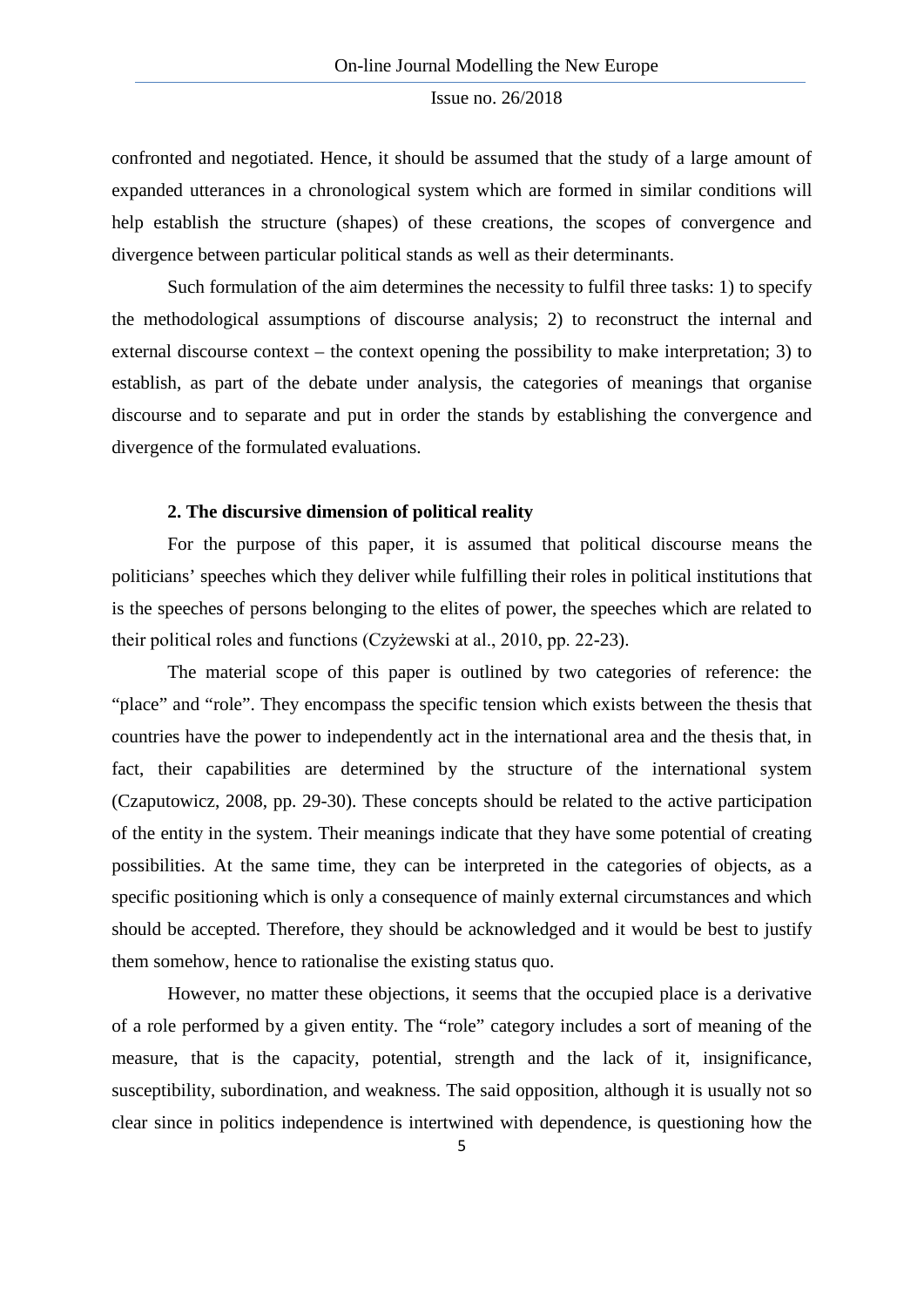organised political grouping, while being equipped with resources and mind, being motivated to act with a specific intent (Sułek, 2013, p. 49), is generally able to overcome barriers. So, the question is whether the will is powerful; does it have the capacity to change the surrounding, or does the environment (cumulation of its potential) define the limits of its capabilities? Hence, to some degree, does it shape, that is actually restrict, its will (defines its creative space)?

Stepping onto parliamentary discourse level, the above-mentioned categories, mainly the "place" and "role", may be treated as separate perceptions, as the ways of perceiving Poland in the European Union, as different visions that is actually different "places" and related "roles". This diversity and ambiguity indicates that there is a dispute concerning what constituted, constitutes and perhaps what should constitute political order, which brings to mind a relative unity (Waśkiewicz, 1998, p. 14). The concepts of "place" and "role" include, however, various concepts of political governance, which is – paradoxically and contrary to what "governance" should bring to mind – a contentious concept whose strong ambiguity, given and enhanced by the category of politics, is reflected in the contradiction of constructs (these constructs want to be deemed as exclusively applicable), the contradiction which gives this term, in a certain way, a discursive dimension (Waśkiewicz, 1998, p. 14). This dimension materialises itself during, for example, parliamentary debates.

But do the images (constructs) being studied have any value in the impenetrable complexity of the international system? As Andrzej Waśkiewicz proves, although linking the language of politics and political activities may have different forms, the key factor here is the relation with the shape of a given political reality – created reality and factual reality (Waśkiewicz, 1998, p. 14). Hence, these concepts, visions – the things which constitute an "idea-creating" activity, consisting of the designing of a desired political governance (Paruch and Trembicka, 2002, p. 8), the activity which in some aspects has a status of political thought – constitute in fact, yet often different, political emanations of the awareness of a diverse community.

These images located, as it would seem, at a quite unreachable, abstract level (as opposed to the level of political practice, that is real actions), therefore are actually part of political life and because of that, they gain a status of a "fact" (Waśkiewicz, 1998, p. 87). However, it is illegitimate to adopt the meaning which largely expands their impact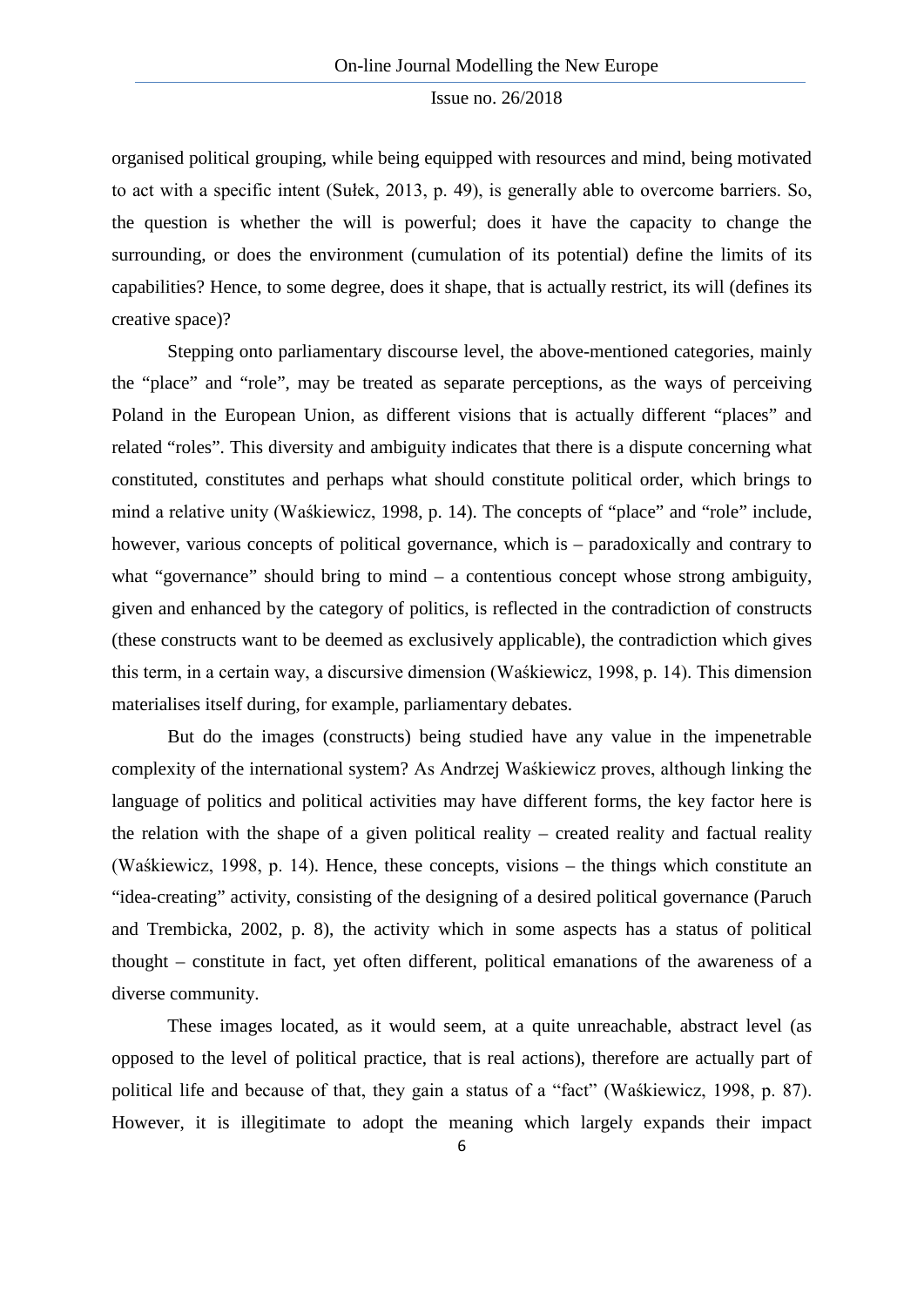capabilities, hence through caution, the texts should be treated as a record of "thinking activity" (Waśkiewicz, 1998, p. 87). This does not mean, in any way, that the text is detached from reality. The text is an emanation – a sort of manifestation of circumstances. If, however, each omission of the context enhances hypothetical and undefined political thought and restricts, or even makes it impossible to interpret events, the text should be treated as depending on circumstances in which it was written and read out or uttered, although obviously perceiving this relation is highly problematic (Waśkiewicz, 1998, p. 89). Therefore, it should be assumed that discourses contain representations of what reality could or should look like (Chiapello and Fairclough, 2008, pp. 386-387).

In this context, the fact worth noting is quite obvious, that any political institutions are human creations. It suffices to be able to mindfully discover these creations. Additionally, the susceptibility to change of these materialised political creations only confirms the creation capabilities of this idea which is defined in discourse level categories, since without such reflection they would need to have a static nature, external and impenetrable for society (Waśkiewicz, 1998, p. 13). These capabilities to create and change the social world (although limited) are undoubtedly proof of the word's strength. This is a linguistic picture – the speech is therefore a linguistic picture of the world (Bartmiński, 2008). Hence, the speech is a form (not necessarily clear), a reflection of this world. At the same time, it is the only form of the word that we have, by which our place in the world and our connection to the world is materialised. But this picture not only is not, but it cannot be coherent, since the oppositions and differences of the messages/solutions, non-obviousness that we experience, are an inevitable product of communication (Fleischer, 2005, p. 132), hence it is the reality's necessity to have various, non-reducible pictures.

In view of the dependencies as presented above, the possibility to apply discourse analysis in learning political reality directs our attention to a polito-linguistic approach which combines rhetoric, political science and linguistics (Reisigl, 2011, p. 153) and which refers mainly to its dimension 1) "policy" – that is the essence of political activity and 2) "polity" – that is formal and structural frames of reference (Reisigl, 2011, pp. 153-154). So, it is obvious what should be underlined – that political discourse analysis is based on its dual structure. On the one hand, the linguistic dimension should be considered, and on the other hand – political relations which together form a proper discourse area (Rittel, 2005, p. 51). If this is the case,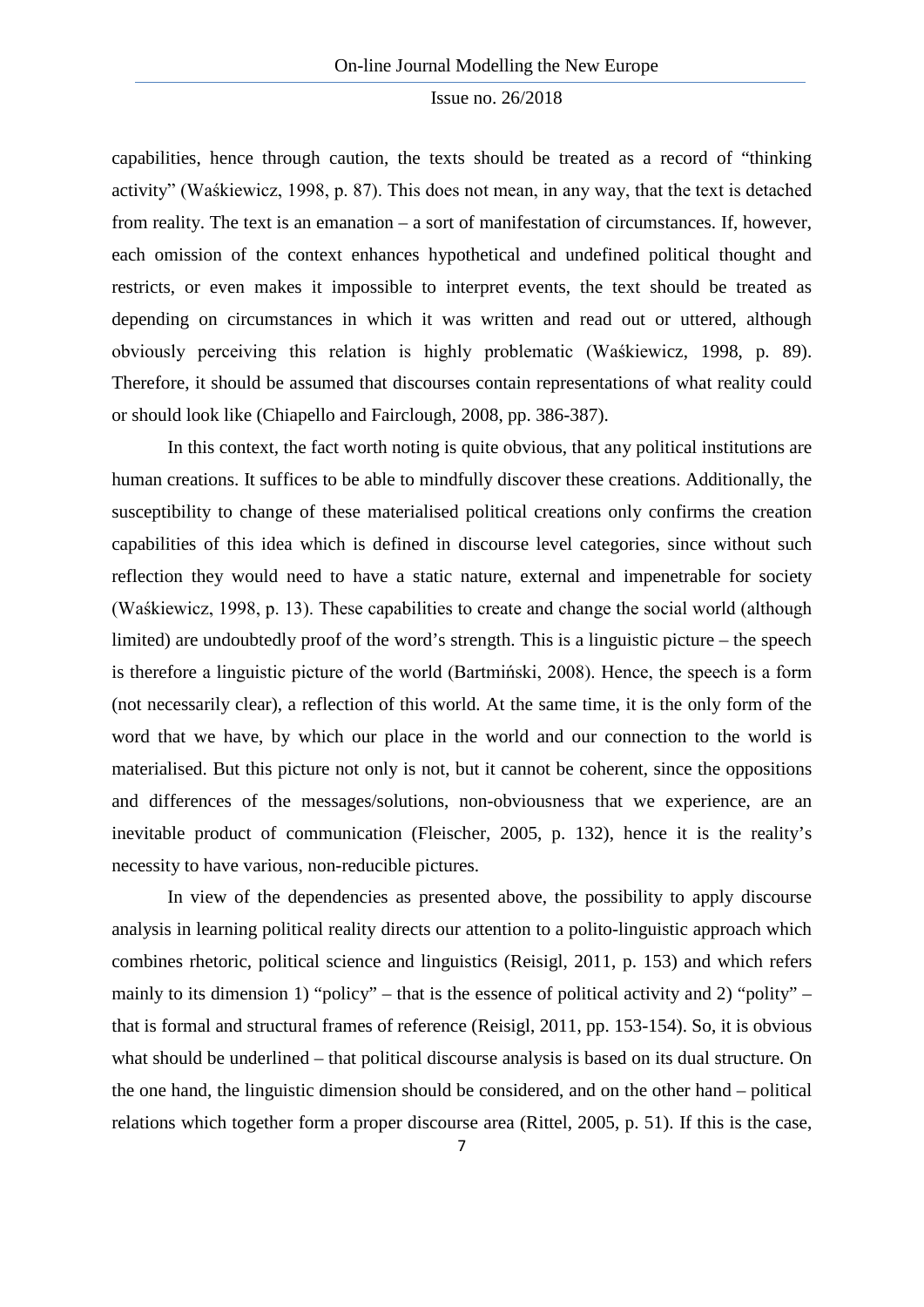political discourse should be treated as an event generalised by the political system and simultaneously generating its verbal and extra-verbal meaning (Rittel, 2005, p. 24).

The determinants outlined above show that the assumptions of critical analysis of discourse of political messages seem to be extremely promising and combine the above specified dimensions (Howarth, 2008, pp. 16-17). The critical discourse analysis shows the tension which can be seen in the combination between meaning and materiality. This involves the combination formed in relation to the pressure created by the governing bodies. The pressure is reflected by the process of "reducing our freedom" (Fairclough and Duszak, 2008, p. 10) and directs the investigator's attention to social discursive processes, such as relations, systems and structures (Fairclough and Duszak, 2008, p. 15). Taking the approach that the social world is socially construed (Faircloug and Duszak, 2008, p. 8), hence that the discourse is a driving force in the ongoing process of Poland's integration with the European Union, all issues related to this process focus on "the central dialectic axis". This axis is defined by such categories as: the "creation", "consolidation", "reproduction" and "transformation" of social phenomena being in the range of its impact. In view of the perspective outlined in this way, the primary postulate of the study should be to see the dialectic relation between meaning and materiality (Fairclough and Duszak, 2008, p. 8).

# **3. The analysis of political discourse (taking into account its contexts) during the discussion held on 9th February 2017 in the Polish Sejm**

The perspective which can help us to explain the textual reality is provided by the systemic approach. Here, the system is understood as a type of perceptual construction through which the investigator (but also participants in language practices of parliamentary debates) strives to put in order (understand) parliamentary reality (Dahl and Stinebrickner, 2007, p. 51). However, it should be noted that systems are not static by nature. Therefore, systems should be treated as specific "structural processes" covering also transitions, transformations and structures (Dahl and Stinebrickner, 2007, p. 52). Accordingly, foreign policy should be treated as a social process which (in short) is created by structures of three co-depended areas: 1) internal system of the country where foreign policy is initiated; 2) international environment where it is pursued; and 3) social level where it is verified (Zięba, 2007, p. 387). Yet, special attention should be paid here to the two often contradictory trends: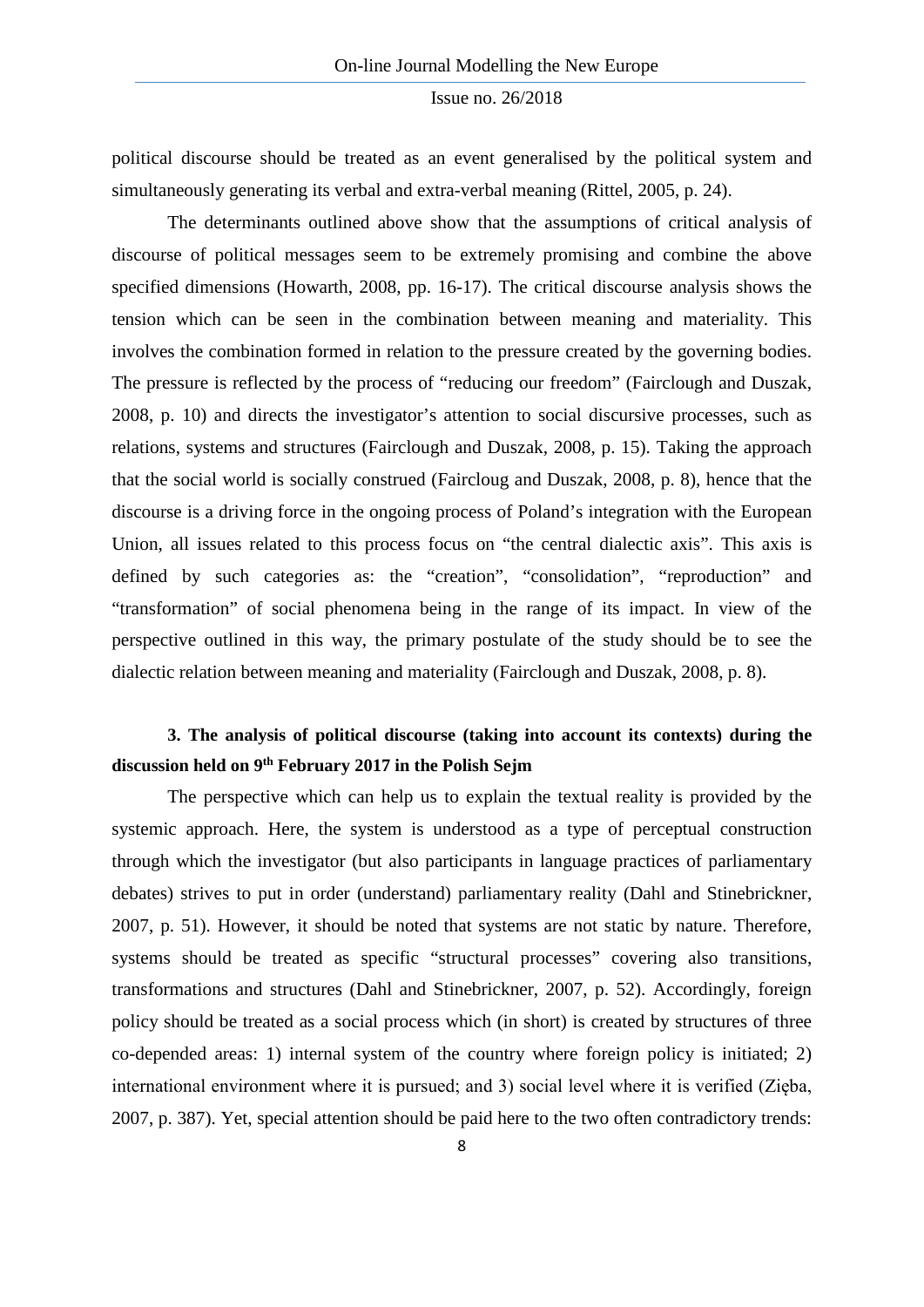1) the country's drive to obtain an optimal international position and 2) the pressure put by the international environment on state bodies, in fact by the bodies which have gathered and are able to maintain greater potential than other bodies (Koziełło, 2011, p. 39). Adopting such a perspective allows to perceive Poland as a subsystem through which a desired efficiency is partially obtained. However, more opportunities to achieve such efficiency are determined by the impact of the surrounding environment. It is out of necessity that they are completed in the country's connections with external entities. Such a functional and at the same time limited in a sense (which should be emphasised) surrounding environment for Poland is the European Union (the structure of mutual links and dependencies which comprise the EU).

Following the elections to the Sejm and Senat held on  $25<sup>th</sup>$  October 2015, Law and Justice (Prawo i Sprawiedliwość – PiS) gained 235 mandates in the Sejm. PiS gathered the majority in the Sejm, which allowed them to form an independent government. In the Sejm there were also: Civic Platform (Platforma Obywatelska – PO) – 138 mandates, Kukiz'15 (K'15) – 42 mandates, Modern (Nowoczesna Ryszarda Petru – N) – 28 mandates, Polish People's Party (Polskie Stronnictwo Ludowe – PSL) – 16 mandates, German Minority (Mniejszość Niemiecka) – 1 mandate (Elections Outcomes, 2015). A consequence of the political change which took place as a result of parliamentary elections was the switch in respect of the perception of the place and role of Poland in the international surrounding, mainly in the area of the European Union. One can notice a departure from the conciliatory vision of the EU (the rule of PO-PSL in the years 2007-2011 and 2011-2015) and the return to the concept of sovereignty indivisibility pursued in 2005-2007 (initially as a minority government of PiS, later as a coalition of PiS, League of Polish Families [Liga Polskich Rodzin] and Self-Defence of the Republic of Poland [Samoobrona Rzeczpospolitej Polskiej<sub>1</sub>).

A category useful to explain the situation in Poland after the disintegration of the Eastern Block may prove to be the peripherality. It allows to describe specific relations of Poland with the centre that is with the European Union. The separation of Poland for almost half of the  $20<sup>th</sup>$  century from the world system (connections within socialist countries system) determined Poland's peripherality, in both the factual and the mental dimension (Gawrycki and Szeptycki, 2011, pp. 231-232). An increasing dysfunctionality of Poland which was caused by a sudden entry in 1989 into the circle of the world capital system only revealed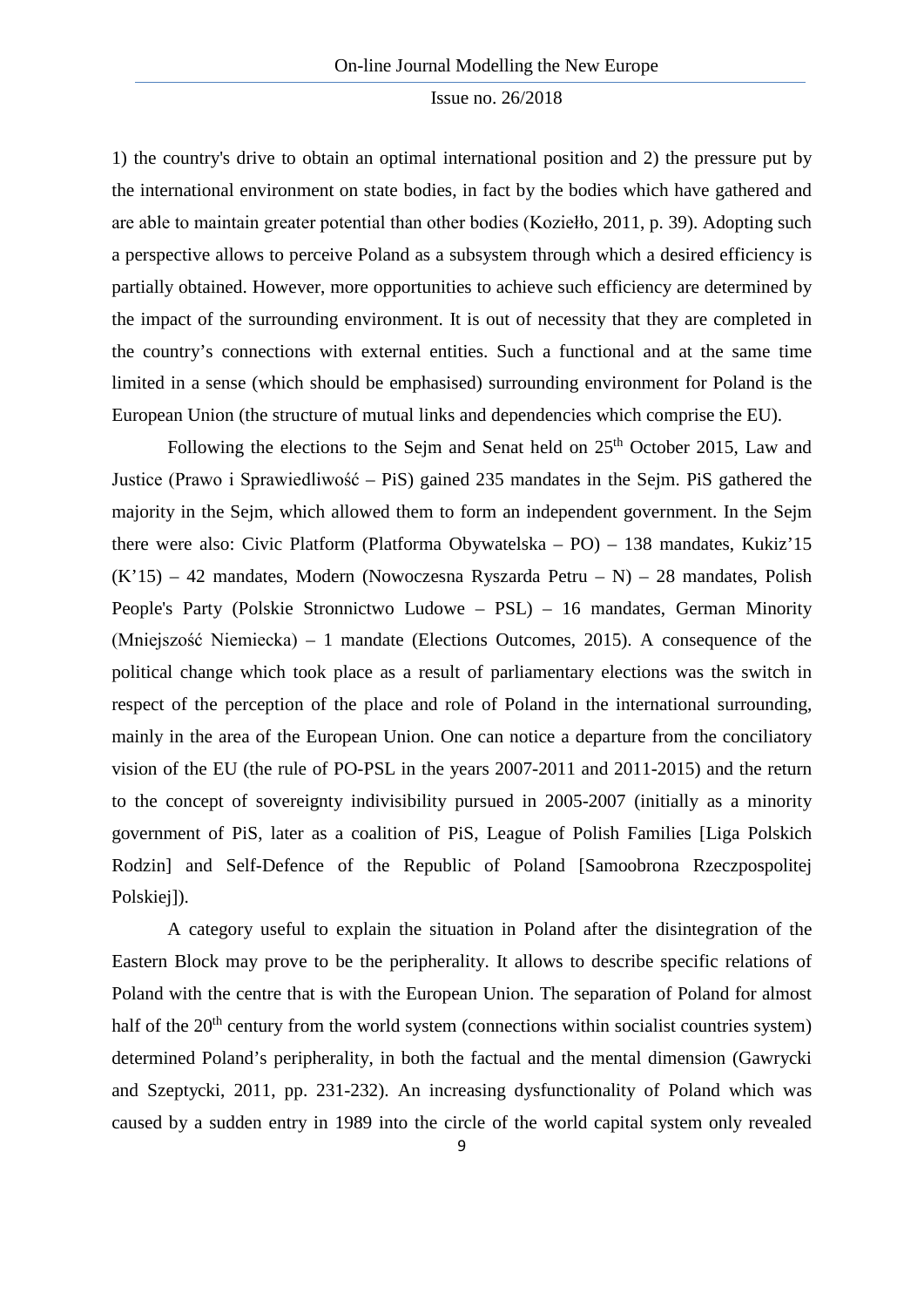even more its incompatibility with the surrounding environment (Staniszkis, 1995, p. 47). Poland's own resources proved to be insufficient to carry out profound adaptation changes. Faced with this issue, the offer of the western countries from the beginning of  $20<sup>th</sup>$  century which promised modernisation gave Poland hope to overcome its peripherality. It was in fact a necessity, since there was no alternative for a country detached from the new international arrangement. However, this offer required the implementation of numerous solutions that would make the Polish system more compatible with western structures. By accepting this offer, Poland became at first the client of the Communities, and later the client of the European Union, and since  $1<sup>st</sup>$  May 2004, while gradually "learning" the Union, became a participant in the integration process searching for its own place in the integration environment and trying to define its role in the new system (Cebul, 2018, p. 428).

A consequence of the lack of alternative for the integration with the EU was accelerated adaptation and a lack of immunity to disturbances of quite a weak integration compromise. Moreover, the pressure of the Union to modernise Poland, reflected in the transformation process coupled with integration processes, imposed a liberal market logic as a binding one, which limited the extent of perception of integration to an economic dimension which was adjustable to its own requirements. Consequently, internal transformations were under the impact of external logic.

But since  $1<sup>st</sup>$  May 2004, Poland, by being included in the union system, from the position of being solely the Union's client, has gradually become a co-creator of the integration process, but at the same time was a territory susceptible to the impact of integration. In other words – a place where the country's strength clashes with the pressure to integrate. Since the breakdown of the integration compromise, whose symbol was marked by the parliamentary elections in 2001, when the groups challenging both the existing transformation direction and the-then Poland's integration achievement – the field of political discourse was polarised by two different images of the integration process. This dichotomy became especially clear before the elections in 2007 and, as subsequent analyses of debates in the Sejm confirm (Cebul, 2017), has remained until today.

Different images are the basis for various assessments of the transformation process initiated in 1989 in Poland. The first among these directions enumerates the achievements of the transformation period which preserved the continuity (mainly PO and PSL), while the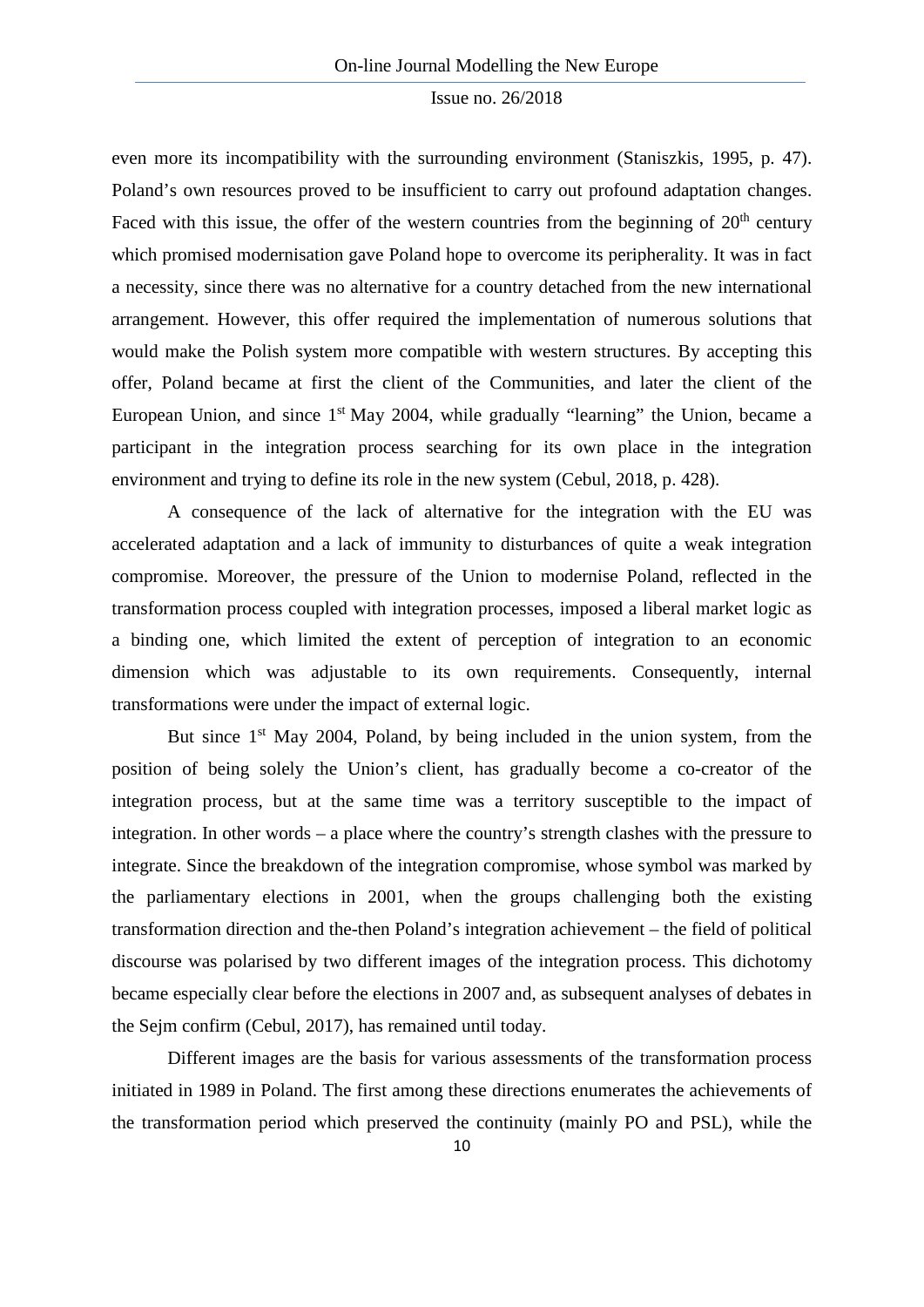second direction focuses on systemic dysfunctions of the transformation period underlining an absolute need for in-depth reconstruction (predominantly PiS). The essence of the dispute is the fact that there are different perceptions of Poland's potential: cumulation and continuation (PO and PSL) or breaking and building from scratch/possibly re-building (PiS), respectively. On the basis of these perceptions, images of the European Union arise as well as postulates regarding the place and role of Poland in the Union (Cebul, 2018, p. 432).

The analysis of the debate held in the Sejm on  $9<sup>th</sup>$  February 2017 concerning the information of the Ministry of Foreign Affairs about the tasks of the Polish foreign policy in 2017 (Speeches, 2017) shows that in the Polish parliamentary discourse there are separate images of the Union, hence also two different propositions regarding the manner of Poland's participation in the integration process. The differences in this respect define a permanent division between PiS, on the one hand (postulating to achieve full sovereignty, independence of the country), and PO, N and PSL, on the other hand (accepting the necessity of dependent sovereignty which is co-created by the EU Member States). The analysis confirms the above specified persistence of images which have been observed in the Polish parliamentary discourse since 2007, consisting of two clearly separate images of the Union: 1) the EU as an area of rivalry/confrontation (PiS) vs 2) the Union of coalition (PO) and therefore – also two contrary propositions as to the manner of Poland's participation in the integration process. The position of K'15 should be situated outside the scheme described above, since this club rejects both the concept of foreign policy of PiS and the policy of PO-PSL which was previously pursued– accusing these groups that they lack the vision of the Polish raison d'État.

PiS invokes the category of decisional independence directly stemming from the classic concept of sovereignty. According to this concept, the sole entity capable of resolving the key decisions to a certain extent is the state. Limiting these powers, as PiS claims, in fact eliminates the subjectivity. In this case, the state becomes a passive object in the integration sphere, gradually dependent on other states. The Union is perceived by these groups dually: 1) as a quite effective area of security and at the same time 2) as a surface where different interests of various Member States clash (rivalry), that is an area not actually for co-operation and integration, but an area of fight for domination (to seize the rule over the Union's system). It seems that the adoption of this, somehow discordant, construction enables one to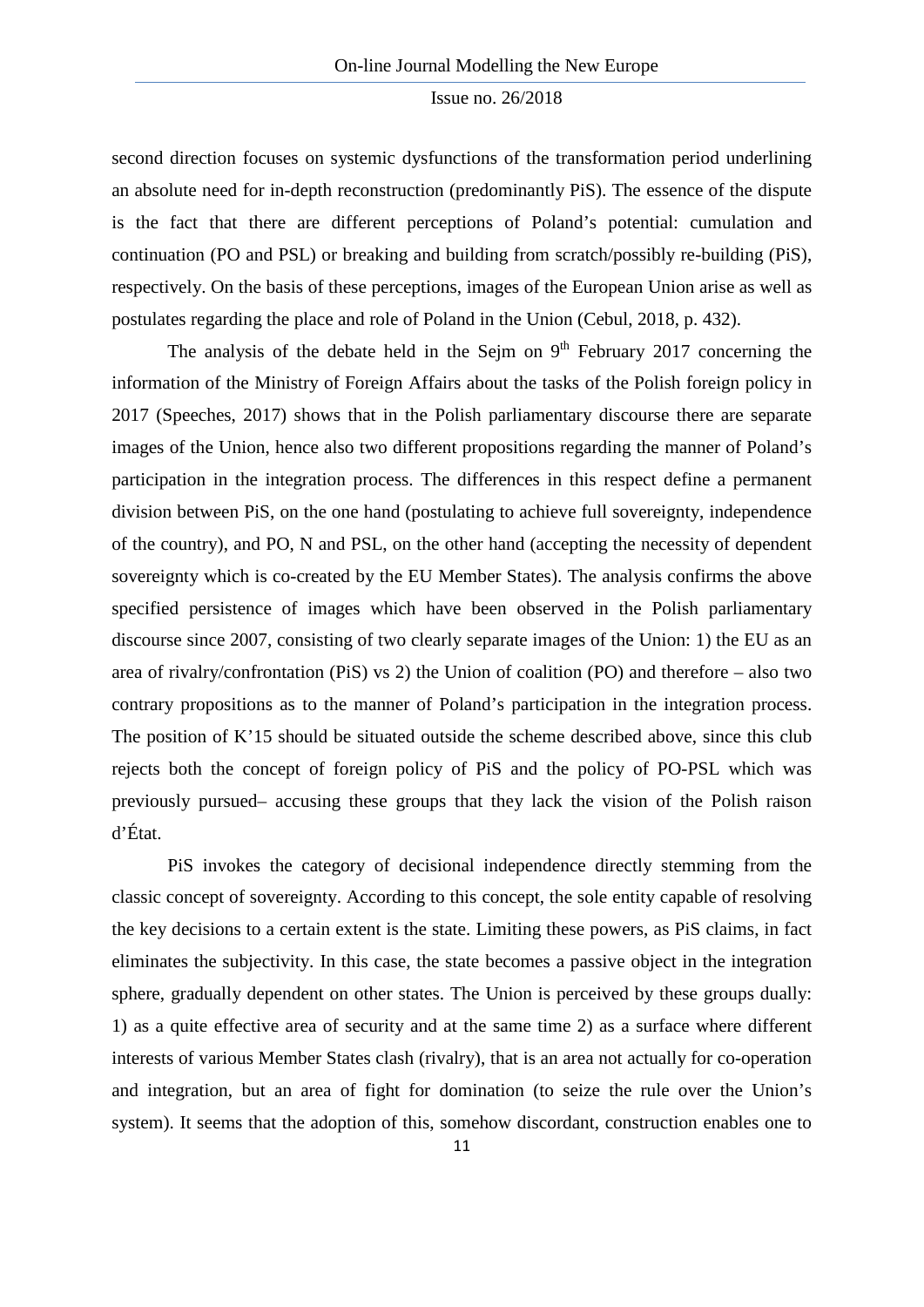acknowledge that the internal rivalry is a kind of process streamlining the EU system and it does not threaten the durability of the integration project. Hence, the participation in the Union's system is rather determined by exclusive preference for Polish national interest.

PO, N and PSL, in turn, use a modified concept of understanding the independence. The sovereignty seen in this way is not perceived from the particular perspective of a state but from the perspective of a country placed in the structure of connections. Here, the essential need is to reduce the contradictions of the relations between entities that form the Union's system. In this case, the independence which is characteristic of the sovereignty of a state, in the light of the classic concept, is located on the superior level (EU). Such a shift causes that the manner of perceiving Poland's position (potential) is a derivative of the evaluation/condition of the potential of the entire Union's system. It should be emphasised that this type of co-dependency is treated as an objective necessity, apart from which Poland has no alternative. This specific sort of unity in the EU is also a sort of guarantee of safety for Poland. The maintaining of the co-dependency of the state is to be guaranteed by being in the so-called main integration stream (a guarantee to be in this stream is, inter alia, the cooperation with Germany in the crucial issues for the Union). To break out from this stream means to weaken the Union.

During the debate, PO submitted a motion to reject the information of the Minister of Foreign Affairs about the tasks of the Polish foreign policy in 2017. The Sejm dismissed this motion and accepted the information of the Minister of Foreign Affairs. In the voting, 432 deputies took part. The outcomes of the voting were as follows: 190 deputies voted in favour of the motion to reject the information  $(PO - 118, K'15 - 26, N - 28, PSL - 14, Union of$ European Democrats [koło Unii Europejskich Demokratów – 4), 231 deputies voted against the motion (PiS – 227, non-party members – 2, Free and Solidary [koło Wolni i Solidarni] – 2), 11 deputies abstained from voting, 28 deputies did not vote (Voting, 2017).

### **Bibliography:**

• CEBUL, K. (2017) The place and role of Poland in the international security system in the light of parliamentary discussions on information provided by minister of foreign affairs on tasks of foreign policy between 2006 and 2016. In: RUDOWSKI, A., SULKOWSKI, M. (eds.) *Poland in the European Union – perspectives of membership*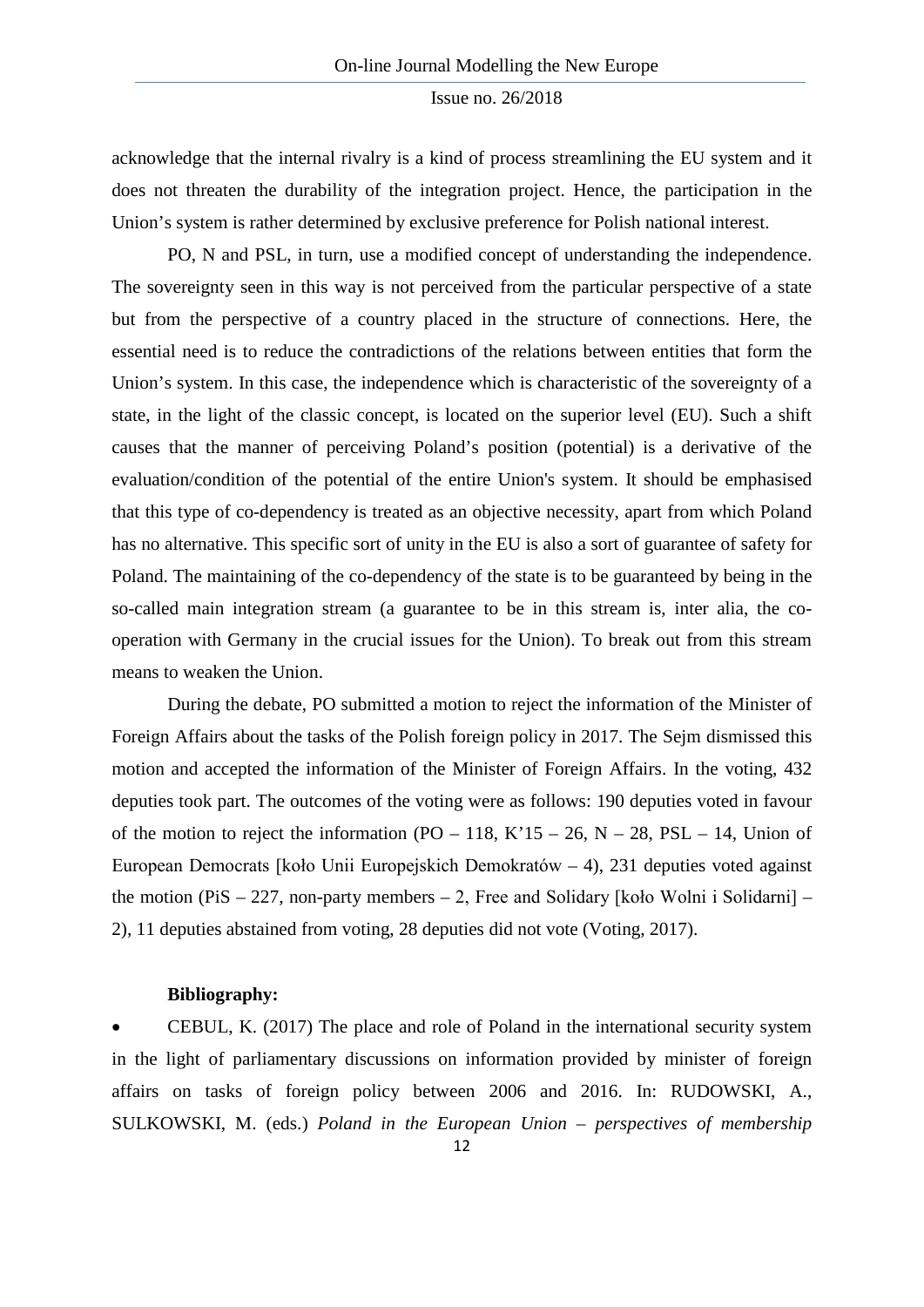*Politics: Economy and Society. Culture. International Relationships*. Trans by M. Karliński, A. Lewoc. Warsaw: Cardinal Stefan Wyszyński University Press, pp. 158-171 [Online] Available from:  $\blacksquare$ 

[http://www.wydawnictwo.uksw.edu.pl/sites/default/files/Poland%20in%20the%20European](http://www.wydawnictwo.uksw.edu.pl/sites/default/files/Poland%20in%20the%20European%20Union%20-%20perspectives%20of%20membership%20-%20wersja%20oficjalna.pdf) [%20Union%20-%20perspectives%20of%20membership%20-%20wersja%20oficjalna.pdf](http://www.wydawnictwo.uksw.edu.pl/sites/default/files/Poland%20in%20the%20European%20Union%20-%20perspectives%20of%20membership%20-%20wersja%20oficjalna.pdf) [Accessed 03/04/2018].

• CEBUL, K. (2018) *Miejsce i rola Polski w Unii Europejskiej w świetle debat parlamentarnych w Sejmie RP w latach 2004-2011*. Warszawa: Wydawnictwo Naukowe UKSW.

• CHIAPELLO, E., FAIRCLOUGH, N. (2008) Nowa ideologia zarządzania: podejście transdyscyplinarnej krytycznej analizy dyskursu i nowej socjologii kapitalizmu. Trans by K. Stefaniak. In: DUSZAK, A., FAIRCLOUGH, (eds.) *Krytyczna analiza dyskursu: interdyscyplinarne podejście do komunikacji społecznej*. Kraków: Universitas, pp. 373-404.

• CZAPUTOWICZ, J. (2008) *Teorie stosunków międzynarodowych: krytyka i systematyzacja*. Warszawa: Wydawnictwo Naukowe PWN.

• CZYŻEWSKI, M., KOWALSKI, S., PIOTROWSKI A. (2010) Wprowadzenie. In: [w:] CZYŻEWSKI, M., KOWALSKI, S., PIOTROWSKI, A. (eds.) *Rytualny chaos: studium dyskursu publicznego*. Warszawa: Wydawnictwa Akademickie i Profesjonalne, pp. 15-47.

• DAHL, R. A., STINEBRICKNER, B. (2007) Współczesna analiza polityczna. Trans by P. M. Kazimierczak. Warszawa: Wydawnictwo Naukowe Scholar.

• GAWRYCKI, M. F., SZEPTYCKI, A. (2011) *Podporządkowanie – niedorozwój – wyobcowanie: postkolonializm a stosunki międzynarodowe*. Warszawa: Wydawnictwa Uniwersytetu Warszawskiego.

• VOTING (2017) *Głosowanie nr 2 na 35. posiedzeniu Sejmu dnia 10-02-2017 r. o godz. 11:24:24* [Online] Available from: [http://www.sejm.gov.pl/Sejm8.nsf/agent.xsp?symbol=glosowania&NrKadencji=8&NrPosied](http://www.sejm.gov.pl/Sejm8.nsf/agent.xsp?symbol=glosowania&NrKadencji=8&NrPosiedzenia=35&NrGlosowania=2) [zenia=35&NrGlosowania=2](http://www.sejm.gov.pl/Sejm8.nsf/agent.xsp?symbol=glosowania&NrKadencji=8&NrPosiedzenia=35&NrGlosowania=2) [Accessed 03/04/2018].

• KOZIEŁŁO, T. (2011) Międzynarodowa rola Polski w polityce rządów RP od 1989 roku. In: JAROSZ, A., OLSZEWSKI, K. (eds.) *Polityka zagraniczna III RP. 20 lat po*